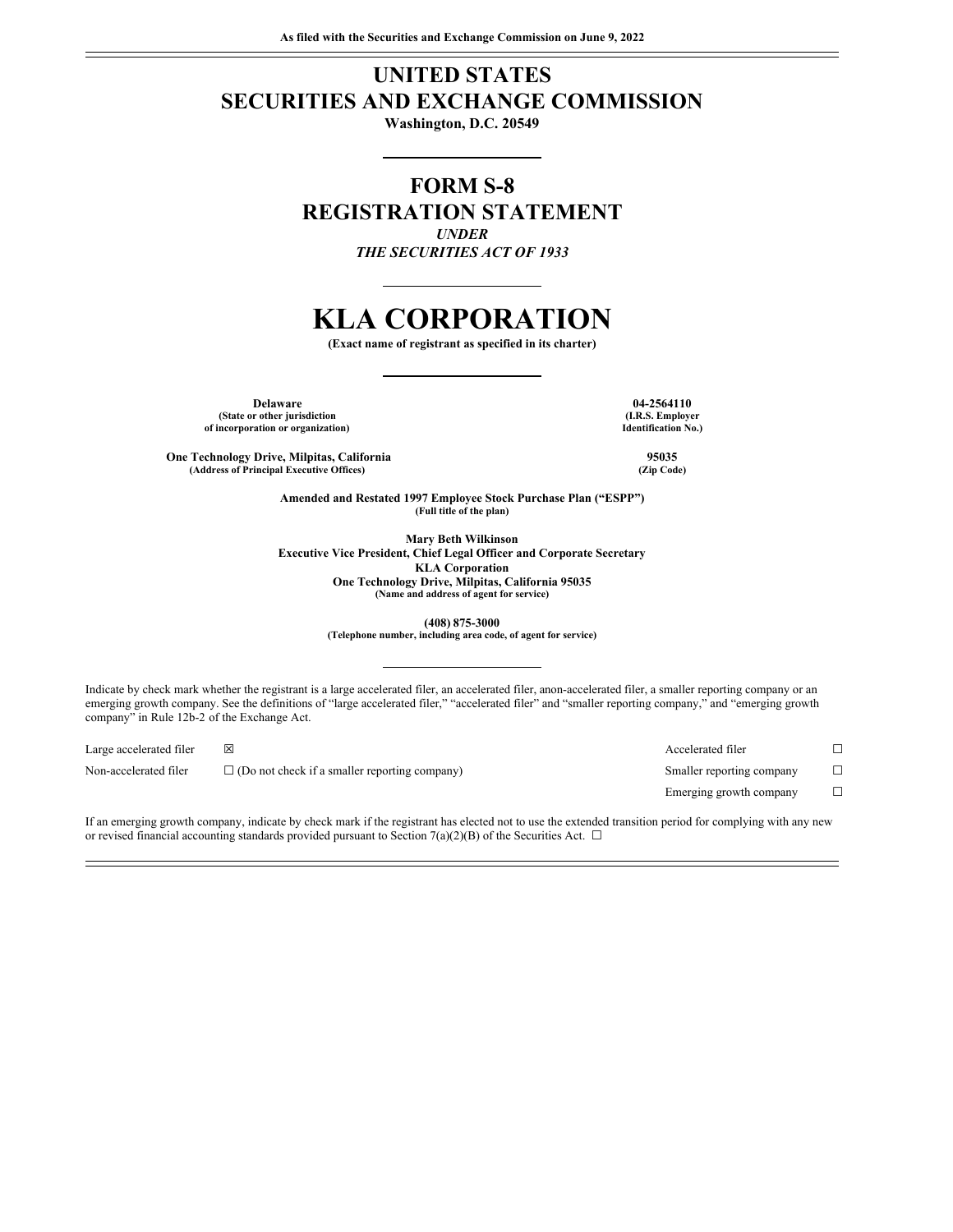# **Explanatory Note**

This Registration Statement on Form S-8 is being filed by KLA Corporation (the "Registrant") with the Securities and Exchange Commission (the "Commission") for the purpose of registering an additional 430,520 shares of the Registrant's common stock, par value \$0.001 per share, for issuance pursuant to the Registrant's Amended and Restated 1997 Employee Stock Purchase Plan. In accordance with General Instruction E to Form S-8, the contents of Registration Statement No. 333-22939 filed with Commission on March 7, 1997 are incorporated herein by reference.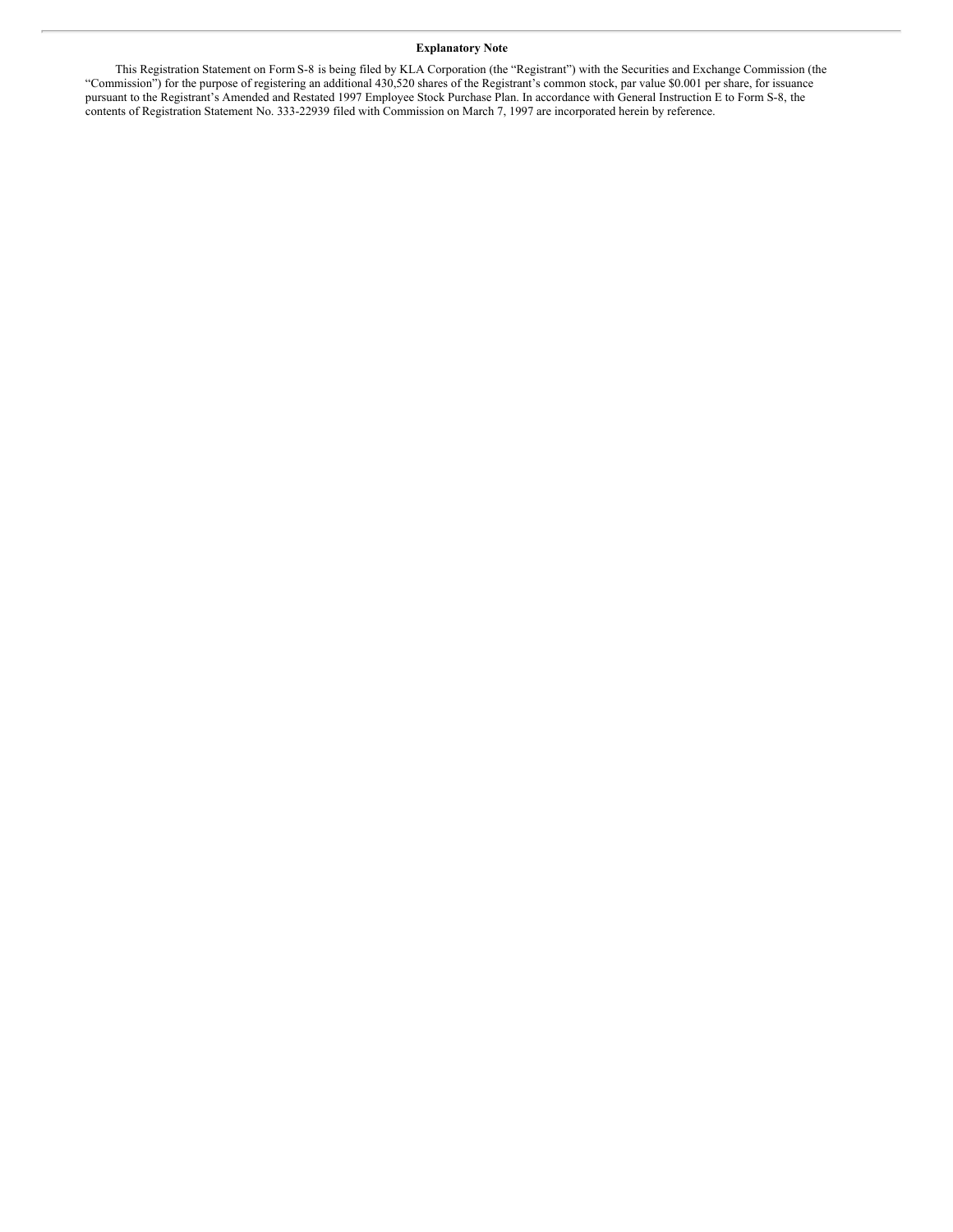# **PART II**

# **INFORMATION REQUIRED IN THE REGISTRATION STATEMENT**

#### **Item 3. Incorporation of Documents by Reference.**

The Registrant hereby incorporates by reference in this Registration Statement the following documents and information previously filed with the Commission:

- (1) The Registrant's Annual Report on [Form](http://www.sec.gov/ix?doc=/Archives/edgar/data/319201/000031920121000029/klac-20210630.htm)  $10$ -K filed with the Commission on August 6, 2021, pursuant to Section 13(a) of the Securities Exchange Act of 1934, as amended (the "Exchange Act");
- (2) The information specifically [incorporated](http://www.sec.gov/Archives/edgar/data/319201/000110465921119286/tm2128061d1_def14a.htm) by reference into our Annual Report on Form10-K from our Definitive Proxy Statement on Schedule 14A, filed with the SEC on September 24, 2021;
- (3) Our Quarterly Reports on Form 10-Q for the quarters ended [September](http://www.sec.gov/ix?doc=/Archives/edgar/data/319201/000031920121000037/klac-20210930.htm) 30, 2021, [December](http://www.sec.gov/ix?doc=/Archives/edgar/data/319201/000031920122000006/klac-20211231.htm) 31, 2021 and [March](http://www.sec.gov/ix?doc=/Archives/edgar/data/319201/000031920122000012/klac-20220331.htm) 31, 2022, filed with the SEC on October 28, 2021, January 28, 2022 and April 29, 2022, respectively;
- (4) Our Current Reports on Form 8-K filed with the SEC on [August](http://www.sec.gov/ix?doc=/Archives/edgar/data/319201/000162828021016091/klac-20210805.htm) 6, 2021, [November](http://www.sec.gov/ix?doc=/Archives/edgar/data/319201/000119312522170195/d306474d8k.htm) 5, 2021, [February](http://www.sec.gov/ix?doc=/Archives/edgar/data/319201/000162828022001687/klac-20220202.htm) 2, [2022](http://www.sec.gov/ix?doc=/Archives/edgar/data/319201/000119312522142326/d352938d8k.htm), May 5, 2022 and June 8, 2022.
- (5) All other reports filed by the Registrant with the Commission pursuant to Sections 13(a) or 15(d) of the Exchange Act since the end of the fiscal year covered by the Registrant's Annual Report referred to in (1) above; and
- (6) The description of the Registrant's Common Stock as set forth in the Registration Statement filed by the Registrant on Form8-A on March 29, 1989 (File No. 000-09992) pursuant to Section 12(g) of the Securities Exchange Act of 1934, as amended (the "1934 Act"), and any amendments or reports thereto filed with the SEC for the purpose of updating such description, including [Amendment](http://www.sec.gov/Archives/edgar/data/319201/0000891618-95-000563.txt) No. 1 to Form 8-A filed September 25, 1995 and **[Amendment](http://www.sec.gov/Archives/edgar/data/319201/0000891618-96-002117.txt) No. 2 to Form 8-A** filed September 24, 1996.

All documents filed by the Registrant pursuant to Sections 13(a), 13(c), 14 and 15(d) of the Exchange Act on or after the date of this Registration Statement and prior to the filing of a post-effective amendment to this Registration Statement that indicate that all securities offered have been sold or that deregisters all securities then remaining unsold shall be deemed to be incorporated by reference in this Registration Statement and to be a part hereof from the date of filing of such documents; provided, however, that documents or information deemed to have been furnished and not filed in accordance with the rules of the Commission shall not be deemed incorporated by reference into this Registration Statement.

Any statement contained in a document incorporated or deemed to be incorporated by reference herein shall be deemed to be modified or superseded for purposes of this Registration Statement to the extent that a statement contained herein or in any other subsequently filed document which also is or is deemed to be incorporated by reference herein modifies or supersedes such statement. Any such statement so modified or superseded shall not be deemed, except as so modified or superseded, to constitute a part of this Registration Statement.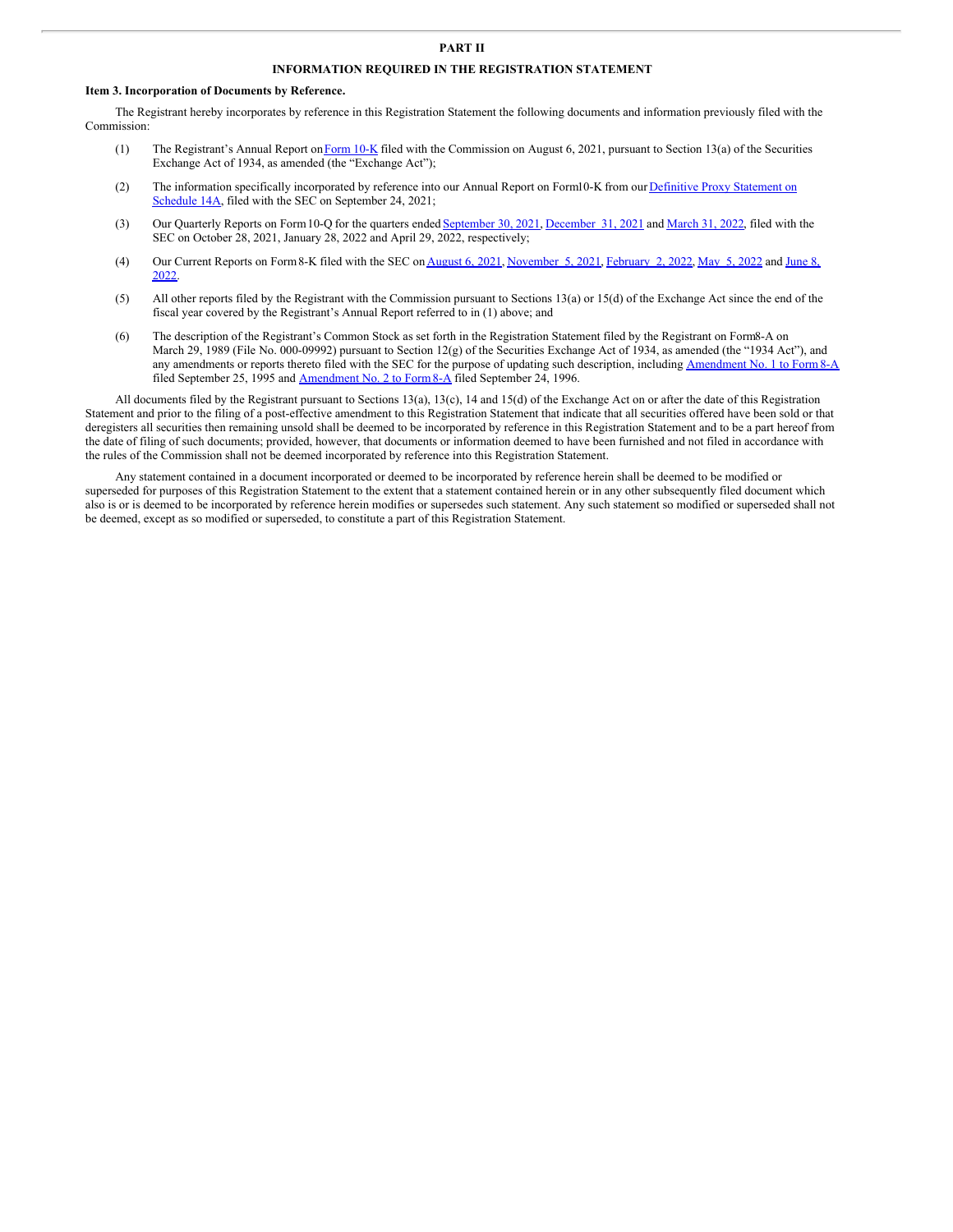# **Item 8. Exhibits.**

|                                 |                                                              | <b>Incorporated by Reference</b> |         |             |                |                   |
|---------------------------------|--------------------------------------------------------------|----------------------------------|---------|-------------|----------------|-------------------|
| <b>Exhibit</b><br><b>Number</b> | <b>Description</b>                                           | Form                             | Exhibit | File<br>No. | Filing<br>Date | Filed<br>Herewith |
| 5.1                             | Opinion of Jeffrey S. Cannon, Esq.                           |                                  |         |             |                | X                 |
| 23.1                            | Consent of independent registered public accounting firm     |                                  |         |             |                | X                 |
| 23.2                            | Consent of Jeffrey S. Cannon, Esq. (included in Exhibit 5.1) |                                  |         |             |                |                   |
| 24.1                            | Power of Attorney (included on signature page)               |                                  |         |             |                |                   |
| 99.1                            | Amended and Restated 1997 Employee Stock Purchase Plan       |                                  |         |             |                | X                 |
| 107.1                           | Filing Fee Table                                             |                                  |         |             |                | X                 |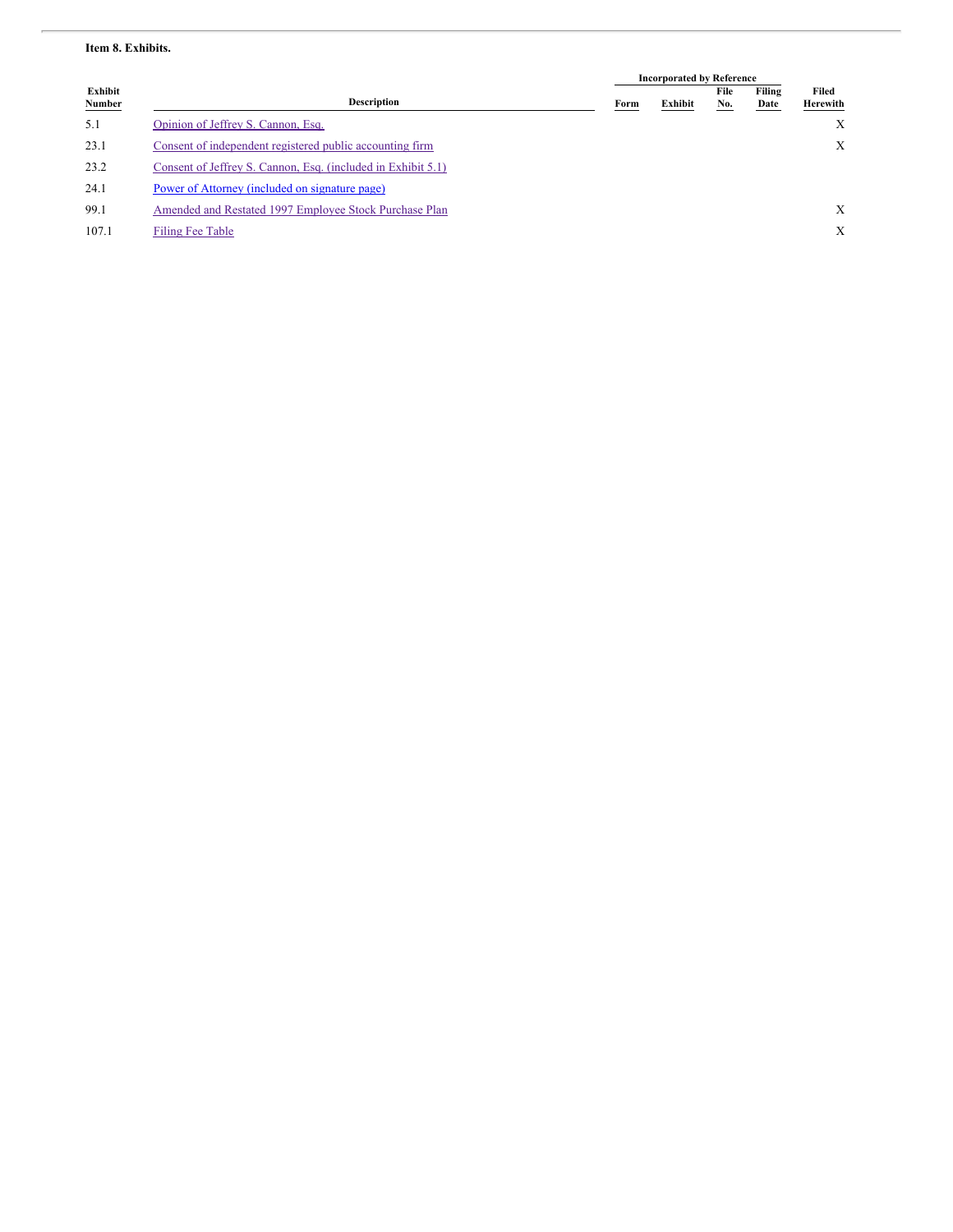#### <span id="page-4-0"></span>**SIGNATURES**

Pursuant to the requirements of the Securities Act of 1933, as amended, the Registrant certifies that it has reasonable grounds to believe that it meets all of the requirements for filing on Form S-8 and has duly caused this Registration Statement to be signed on its behalf by the undersigned, thereunto duly authorized, in the City of Milpitas, State of California, on the 9th day of June, 2022.

# **KLA CORPORATION**

By: /s/ Richard P. Wallace

Name: Richard P. Wallace Title: President and Chief Executive Officer

#### **POWER OF ATTORNEY**

KNOW ALL PERSONS BY THESE PRESENTS:

That the undersigned officers and directors of KLA Corporation, a Delaware corporation, do hereby constitute and appoint Bren Higgins and Mary Beth Wilkinson or any one of them, the lawful attorney-in-fact and agent, each with full power and authority to do any and all acts and things and to execute any and all instruments which said attorney and agent determines may be necessary or advisable or required to enable said corporation to comply with the Securities Act of 1933, as amended, and any rules or regulations or requirements of the Securities and Exchange Commission in connection with this Registration Statement. Without limiting the generality of the foregoing power and authority, the powers granted include the power and authority to sign the names of the undersigned officers and directors in the capacities indicated below to this Registration Statement, to any and all amendments, both pre-effective and post-effective, and supplements to this Registration Statement, and to any and all instruments or documents filed as part of or in conjunction with this Registration Statement or amendments or supplements thereof, and each of the undersigned hereby ratifies and confirms all that said attorneys and agents, or any one of them, shall do or cause to be done by virtue hereof. This Power of Attorney may be signed in several counterparts.

IN WITNESS WHEREOF, each of the undersigned has executed this Power of Attorney as of the date indicated.

Pursuant to the requirements of the Securities Act of 1933, as amended, this Registration Statement has been signed by the following persons in the capacities and on the dates indicated.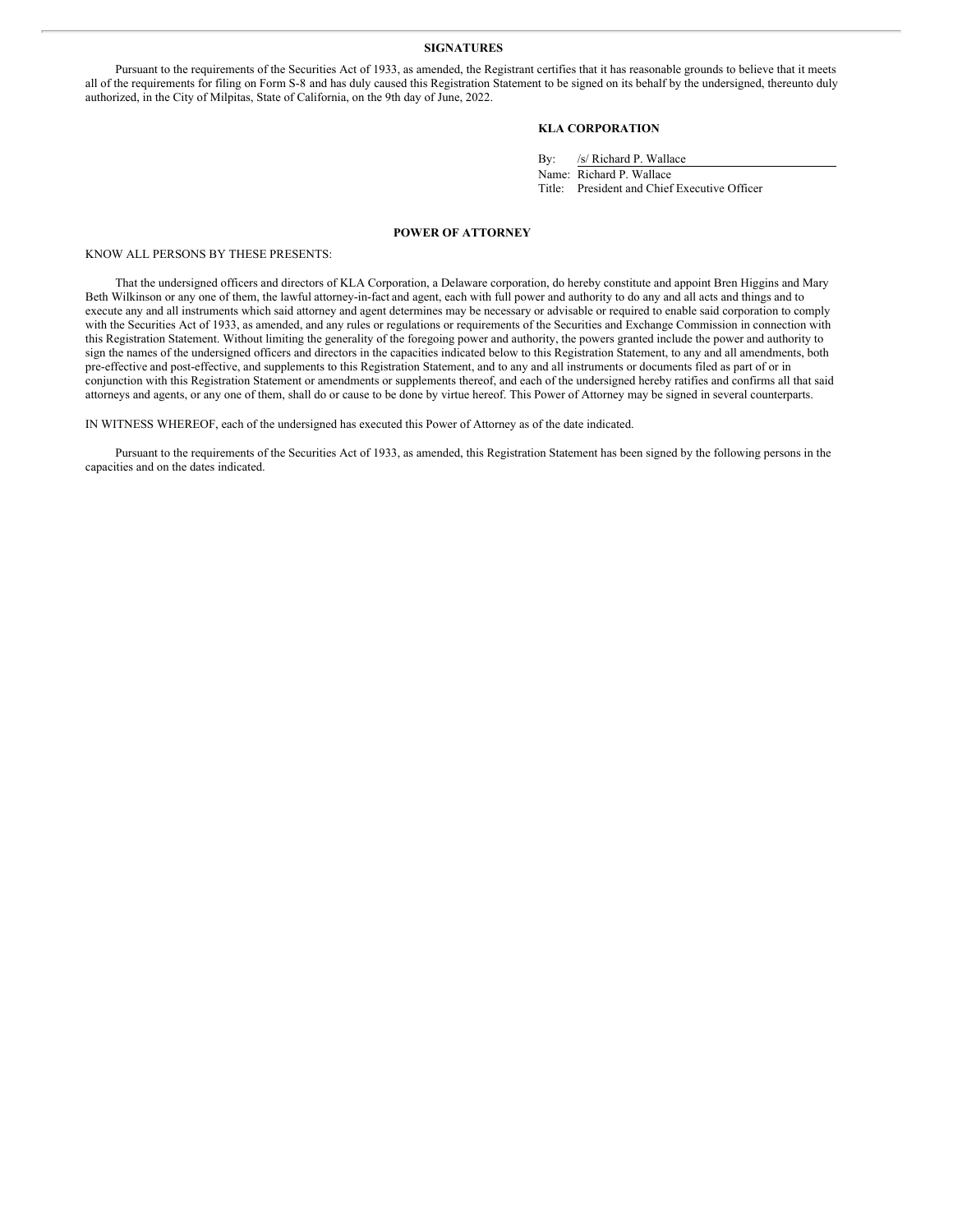| Signature                                          | <b>Title</b>                                                                             | Date         |  |  |
|----------------------------------------------------|------------------------------------------------------------------------------------------|--------------|--|--|
| /s/ Richard P. Wallace<br>Richard P. Wallace       | President, Chief Executive Officer and Director<br>(Principal Executive Officer)         | June 9, 2022 |  |  |
| /s/ Bren D. Higgins<br>Bren D. Higgins             | Executive Vice President and Chief Financial<br>Officer<br>(Principal Financial Officer) | June 9, 2022 |  |  |
| /s/ Virendra A. Kirloskar<br>Virendra A. Kirloskar | Senior Vice President and Chief Accounting<br>Officer<br>(Principal Accounting Officer)  | June 9, 2022 |  |  |
| /s/ Edward W. Barnholt<br>Edward W. Barnholt       | Chairman of the Board and Director                                                       | June 9, 2022 |  |  |
| /s/ Robert M. Calderoni<br>Robert M. Calderoni     | Director                                                                                 | June 9, 2022 |  |  |
| /s/ Jeneanne Hanley<br>Jeneanne Hanley             | Director                                                                                 | June 9, 2022 |  |  |
| /s/ Emiko Higashi<br>Emiko Higashi                 | Director                                                                                 | June 9, 2022 |  |  |
| /s/ Kevin J. Kennedy<br>Kevin J. Kennedy           | Director                                                                                 | June 9, 2022 |  |  |
| /s/ Gary B. Moore<br>Gary B. Moore                 | Director                                                                                 | June 9, 2022 |  |  |
| /s/ Marie Myers<br>Marie Myers                     | Director                                                                                 | June 9, 2022 |  |  |
| /s/ Kiran M. Patel<br>Kiran M. Patel               | Director                                                                                 | June 9, 2022 |  |  |
| /s/ Victor Peng<br>Victor Peng                     | Director                                                                                 | June 9, 2022 |  |  |
| /s/ Robert A. Rango<br>Robert A. Rango             | Director                                                                                 | June 9, 2022 |  |  |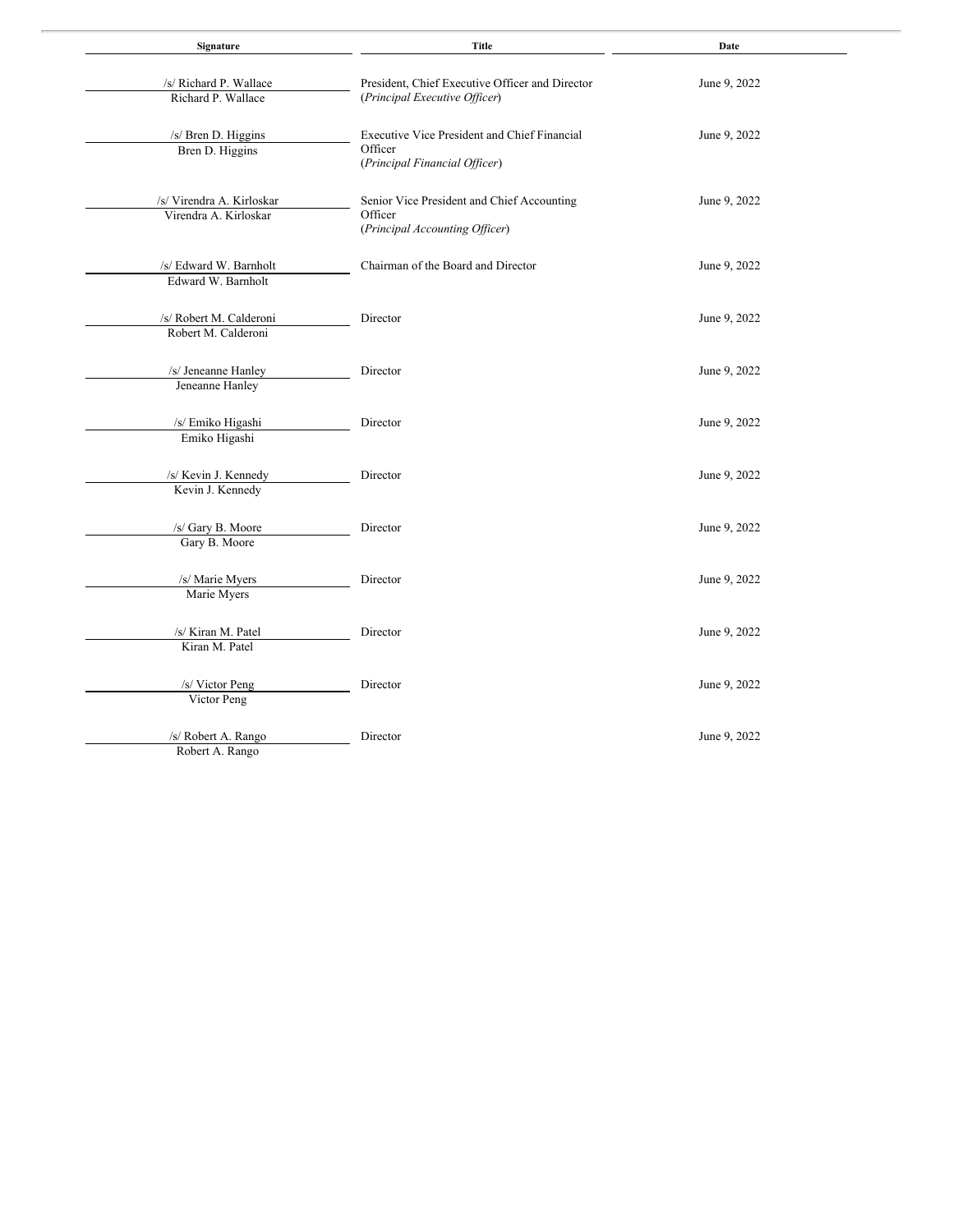# **OPINION OF JEFFREY S. CANNON, ESQ.**

#### **June 9, 2022**

<span id="page-6-0"></span>KLA Corporation One Technology Drive Milpitas, California 95035

#### **Re: Registration Statement on Form S-8**

Ladies and Gentlemen:

KLA Corporation, a Delaware corporation (the "Company"), is filing with the Securities and Exchange Commission a Registration Statement on FormS-8 (the "Registration Statement") for the purpose of registering under the Securities Act of 1933, as amended (the "Securities Act"), an additional 430,520 shares of the Company's common stock, par value \$0.001 per share (the "Common Stock"), reserved for issuance under the Company's Amended and Restated 1997 Employee Stock Purchase Plan (the "ESPP"), as described in the Registration Statement. The additional shares of Common Stock reserved for issuance under the ESPP are referred to herein as the "Shares."

I have acted as Associate General Counsel to the Company with respect to the issuance of this opinion and, as such counsel, I have examined such documents and such matters of fact and law that I have deemed necessary for the purpose of rendering the opinion expressed herein. In such examinations, I have assumed the genuineness of all signatures and the authenticity of all documents submitted to me as originals and the conformity to original documents of all documents submitted to me as conformed or photostatic copies.

Based on the foregoing, I am of the opinion that when the Shares have been duly issued and delivered in accordance with the terms and conditions of the ESPP, such Shares will be validly issued, fully paid and non-assessable.

I hereby consent to the filing of this opinion as an Exhibit to the Registration Statement.

Sincerely,

/s/ Jeffrey S. Cannon JEFFREY S. CANNON Associate General Counsel Corporate, Securities and M&A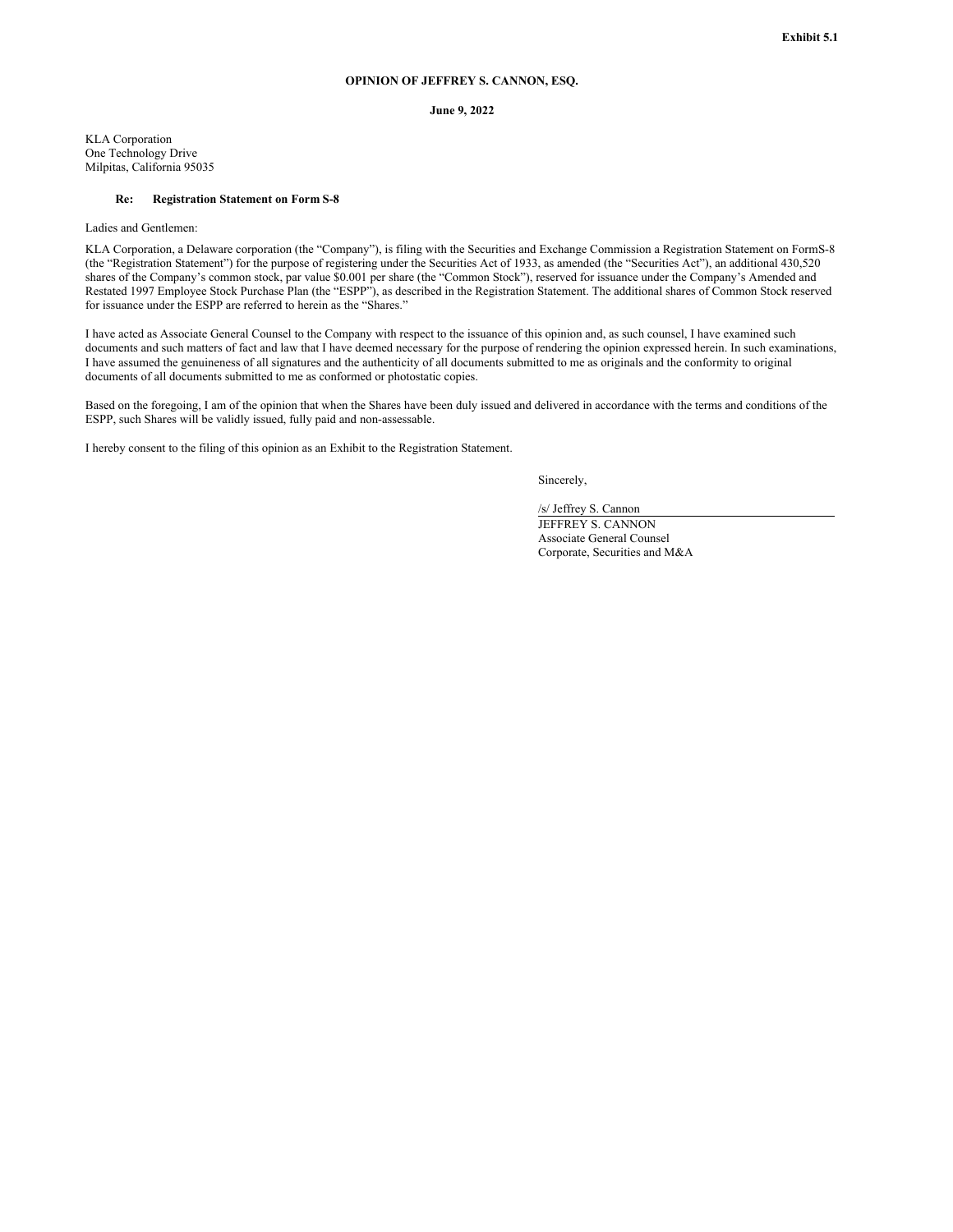# **CONSENT OF INDEPENDENT REGISTERED PUBLIC ACCOUNTING FIRM**

<span id="page-7-0"></span>We hereby consent to the incorporation by reference in this Registration Statement on FormS-8 of KLA Corporation of our report dated August 6, 2021 relating to the financial statements, financial statement schedule and the effectiveness of internal control over financial reporting, which appears in KLA Corporation's Annual Report on Form 10-K for the year ended June 30, 2021.

/s/ PricewaterhouseCoopers LLP San Jose, California **June 9, 2022**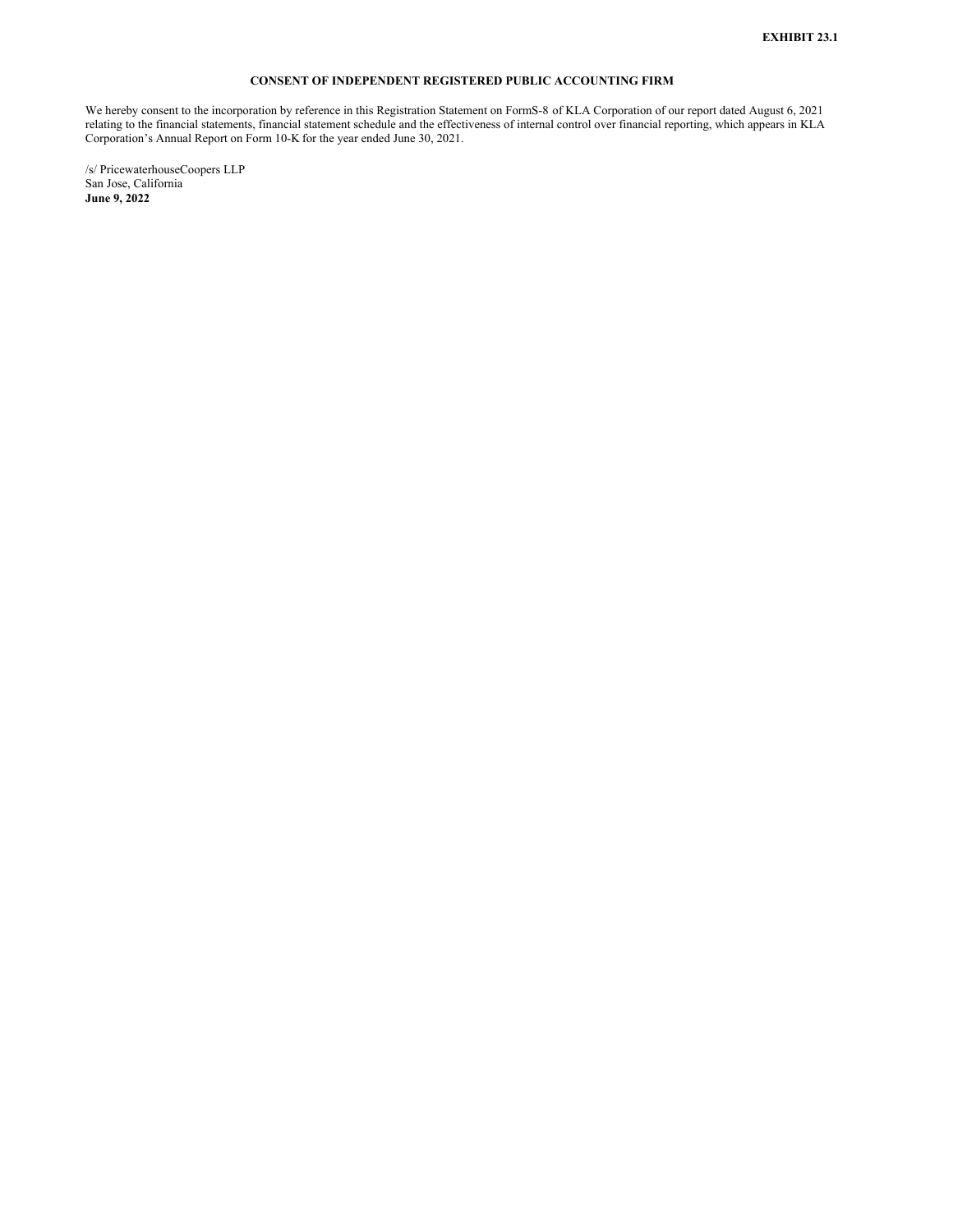# **KLA CORPORATION AMENDED AND RESTATED 1997 EMPLOYEE STOCK PURCHASE PLAN**

# (as amended on November 3, 2021)

The following constitute the provisions of the 1997 Employee Stock Purchase Plan, as amended (the "Plan"), of KLA Corporation (the "Company"). Certain definitions of terms used in the Plan are provided in Section 2 below. This version of the Plan is effective for Offering Periods commencing on or after November 3, 2021.

#### 1. PURPOSE

The purpose of the Plan is to provide employees of the Company and its Designated Subsidiaries with an opportunity to purchase Common Stock of the Company through accumulated payroll deductions (or other methods, to the extent permitted by the Board pursuant to Section 6(a) below). It is the Company's intention that the Plan qualify as an "Employee Stock Purchase Plan" under Section 423 of the Code. The provisions of the Plan shall, accordingly, be construed so as to extend and limit participation in a manner consistent with the requirements of that section of the Code. The Plan will also be extended to Employees of foreign Designated Subsidiaries subject to adjustments, in the sole discretion of the Board of Directors, to take into account the requirements of the local laws associated with the particular Subsidiary. These local requirements may not provide the same favorable tax consequences as are available to participants in the United States.

#### 2. DEFINITIONS

- (a) "BOARD" shall mean the Board of Directors of the Company or a committee thereof.
- (b) "CODE" shall mean the Internal Revenue Code of 1986, as amended.
- (c) "COMMON STOCK" shall mean the Common Stock, \$.001 par value, of the Company.
- (d) "COMPANY" shall mean KLA Corporation, a Delaware corporation.

(e) "COMPENSATION" shall mean all amounts includable as "wages" subject to tax under Section 3101(a) of the Code without applying the dollar limitation of Section 3121(a) of the Code. Accordingly, Compensation shall include, without limitation, salaries, commissions, bonuses, overtime and payments upon vesting of cash long-term incentive awards issued by the Company. Compensation shall not include reimbursements of expenses, allowances, or any amount deemed received without the actual transfer of cash or any Company contributions or payments to any trust, fund, or plan to provide retirement, pension, profit sharing, health, welfare, death, insurance or similar benefits to or on behalf of such Participant or any other payments not specifically referenced above, except to the extent that the inclusion of any such item with respect to all Participants on a nondiscriminatory basis is specifically approved by the Board.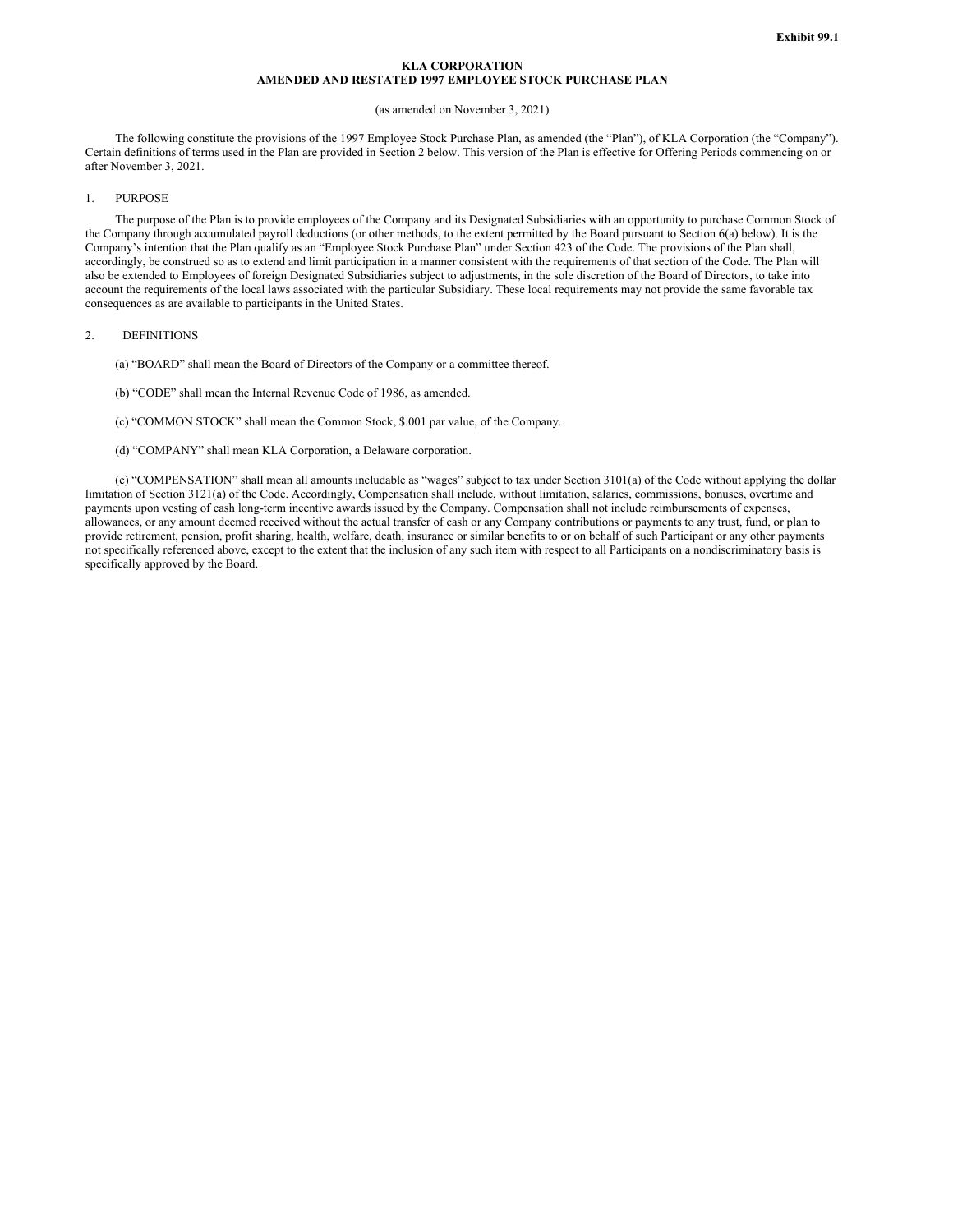(f) "CONTINUOUS STATUS AS AN EMPLOYEE" shall mean the absence of any interruption or termination of service as an Employee. Continuous Status as an Employee shall not be considered interrupted in the case of a leave of absence agreed to in writing by the Company, provided that such leave is for a period of not more than ninety (90) consecutive days or re-employment upon the expiration of such leave is guaranteed by contract or statute.

(g) "DESIGNATED SUBSIDIARIES" shall mean the Subsidiaries which have been designated by the Board from time to time in its sole discretion as eligible to participate in the Plan.

(h) "EMPLOYEE" shall mean any person, including an officer, who is employed by the Company or one of its Designated Subsidiaries.

(i) "ENROLLMENT DATE" shall mean the first day of each Offering Period.

(j) "EXERCISE DATE" shall mean (i) June 30 of each year for each Offering Period that commences on the first trading day on or after January 1 and (ii) December 31 of each year for each Offering Period that commences on the first trading day on or after July 1.

(k) "OFFERING PERIOD" shall mean a period of six (6) months commencing on the first trading day on or after January 1 (ending on June 30) and on the first trading day on or after July 1 (ending on December 31) of each year during which an option granted pursuant to the Plan may be exercised.

(l) "PLAN" shall mean this Amended and Restated 1997 Employee Stock Purchase Plan.

(m) "SUBSIDIARY" shall mean a corporation, domestic or foreign, of which not less than fifty percent (50%) of the voting shares are held by the Company or a Subsidiary, whether or not such corporation now exists or is hereafter organized or acquired by the Company or a Subsidiary.

#### 3. ELIGIBILITY

(a) Any Employee who shall be employed by the Company or one of its Designated Subsidiaries on a given Enrollment Date and who has been so employed for at least 30 consecutive days immediately prior to such date shall be eligible to participate in the Plan, subject to limitations imposed by Section 423(b) of the Code or other applicable local law. The Board, in its discretion, from time to time, may, prior to an Enrollment Date for all options to be granted on such Enrollment Date, determine (on a uniform and nondiscriminatory basis) the Employees who will or will not be eligible to participate in the Plan consistent with Section 423(b)(4) of the Code.

(b) Any provisions of the Plan to the contrary notwithstanding, no Employee shall be granted an option under the Plan (i) if, immediately after the grant, such Employee (or any other person whose stock would be attributed to such Employee pursuant to Section 424(d) of the Code) would own stock and/or hold outstanding options to purchase stock possessing five percent (5%) or more of the total combined voting power or value of all classes of stock of the Company or of any Subsidiary, or (ii) which permits such Employee's rights to purchase stock under all employee stock purchase plans of the Company and its Subsidiaries to accrue at a rate which exceeds US\$25,000 of fair market value of such stock (determined at the time such option is granted) for each calendar year in which such option is outstanding at any time.

- 2 -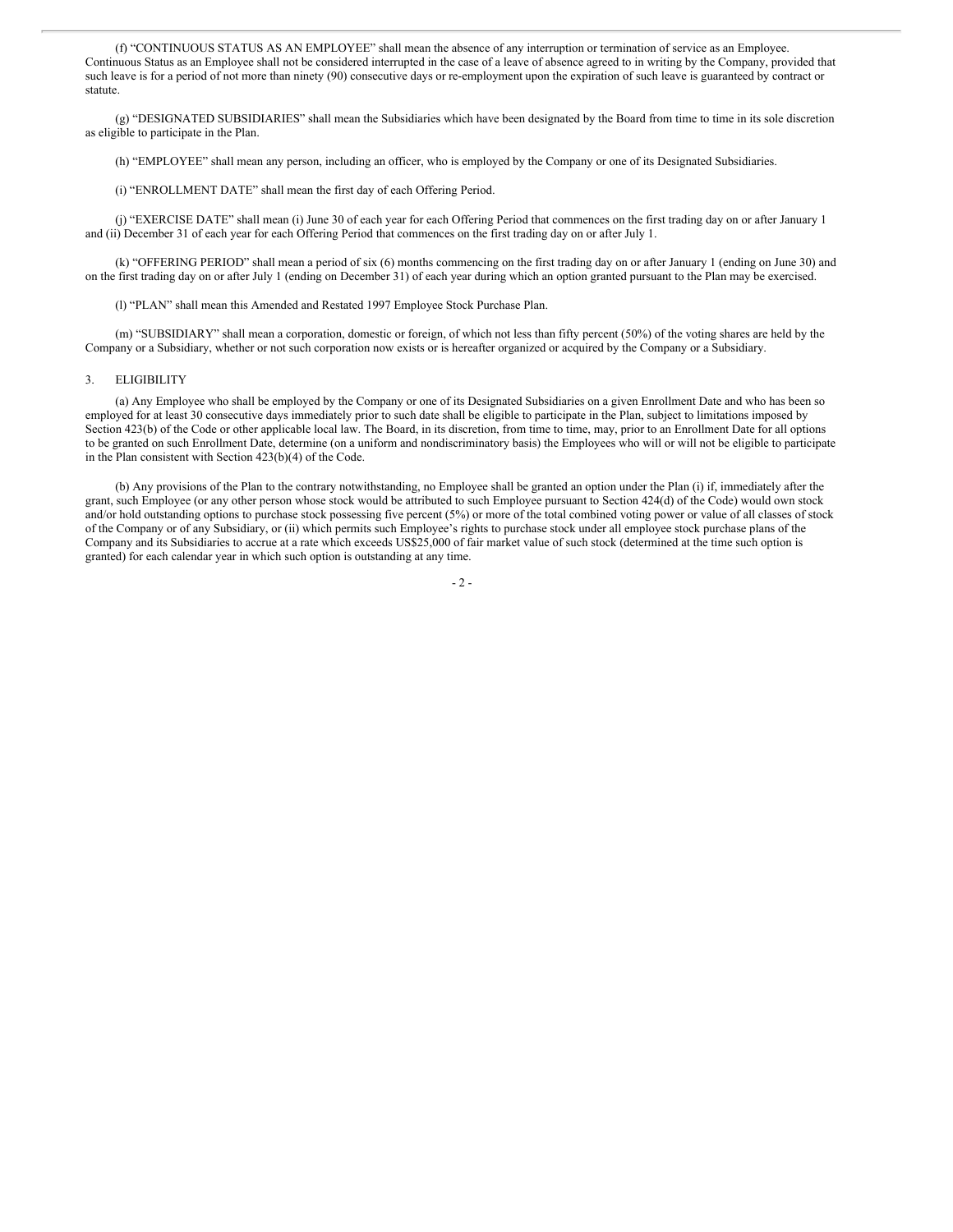#### 4. OFFERING PERIODS

The Plan shall be implemented by consecutive Offering Periods with a new Offering Period commencing on the first trading day on or after January 1 and July 1 of each year, or as otherwise determined by the Board, until the Plan is terminated in accordance with Section 19 hereof. The Board shall have the power to change the duration of Offering Periods, not to exceed twenty-seven (27) months, with respect to future offerings without stockholder approval if such change is announced at least fifteen (15) days prior to the scheduled beginning of the first Offering Period to be affected.

#### 5. PARTICIPATION

(a) An eligible Employee may become a participant in the Plan by completing a subscription agreement authorizing payroll deductions on the form provided by the Company and filing it with the Company's Plan administrator (or its designate) during the open enrollment period prior to the applicable Enrollment Date, unless a later time for filing the subscription agreement is set by the Board for all eligible Employees with respect to a given Offering Period.

(b) Payroll deductions for a participant shall commence on the first payroll date following the Enrollment Date and shall end on the last payroll date in the Offering Period to which such authorization is applicable, unless sooner terminated by the participant as provided in Section 10.

### 6. PAYROLL DEDUCTIONS

(a) At the time participants files their subscription agreements, they shall elect to have payroll deductions made on each pay date during the Offering Period in an amount equal to a whole number percentage (not less than one percent (1%) and not exceeding fifteen percent (15%)) of the Compensation which they receive on each pay date during the Offering Period, and the aggregate of such payroll deductions during the Offering Period shall not exceed fifteen percent (15%) of the aggregate Compensation during said Offering Period. If the Board determines that payroll deductions are not feasible in a particular country outside the United States, the Board may permit an eligible participant to participate in the Plan by an alternative means, such as by check; however, the rate of contributions may not exceed any whole number percentage (as determined by the Board) of the participant's aggregate Compensation up to fifteen percent (15%) (or such greater percentage, as specified by the Board) to apply to an Offering Period.

(b) All payroll deductions made by a participant shall be credited to participant's account under the Plan. A participant may not make any additional payments into such account, except as provided under Section 6(a).

(c) The deduction rate so authorized shall continue in effect for the entire Offering Period, unless the participant shall reduce such rate by filing the appropriate form with the Plan Administrator (or its designate). The reduced rate shall become effective as soon as practicable following the filing of such form.

- 3 -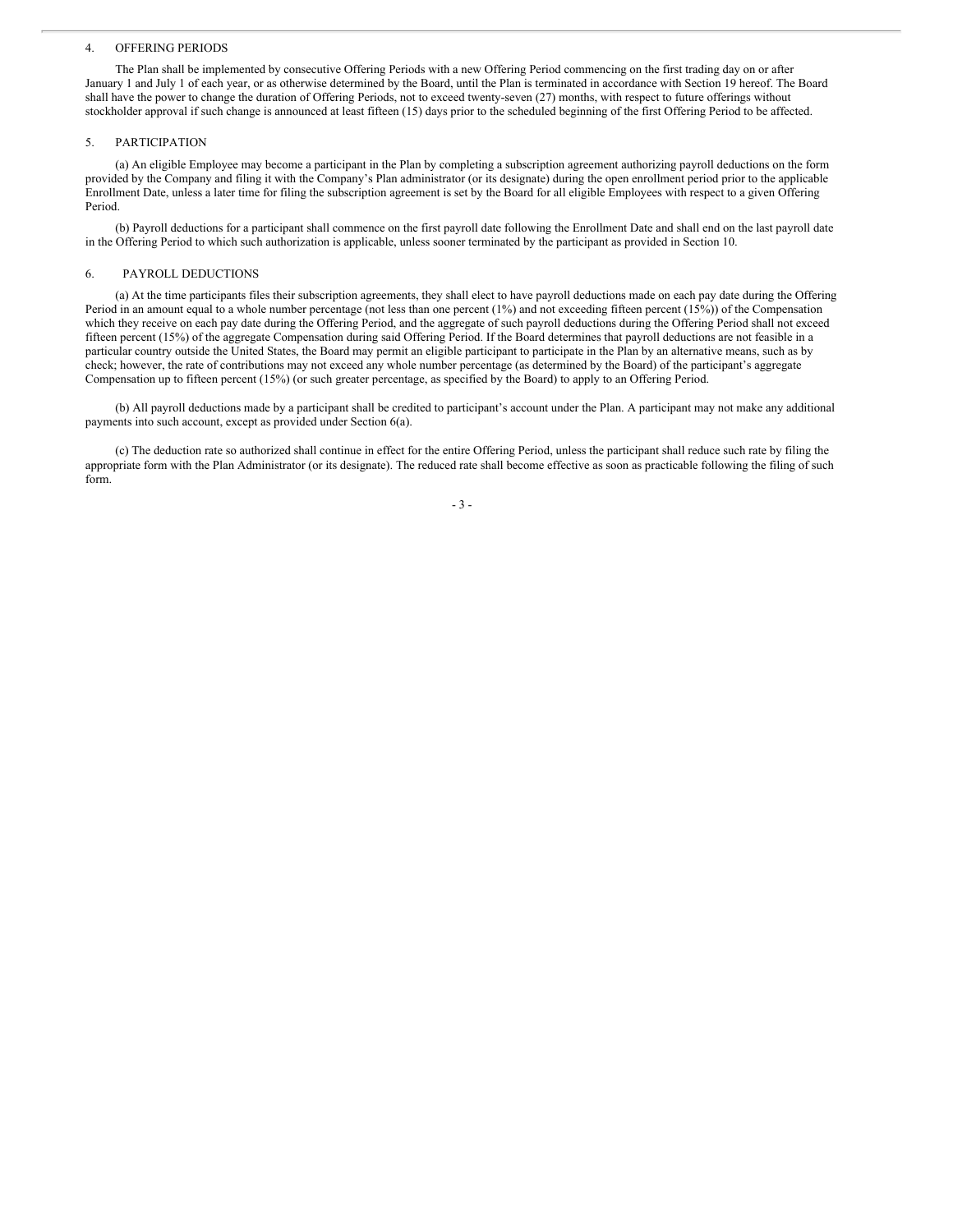(d) Notwithstanding the foregoing, to the extent necessary to comply with Section 423(b)(8) of the Code and Section 3(b) herein, the Company may automatically decrease a participant's payroll deductions to zero percent (0%) at such time during any Offering Period which is scheduled to end during the current calendar year. Payroll deductions shall recommence at the rate provided in such participant's subscription agreement at the beginning of the first Offering Period which is scheduled to end in the following calendar year, unless terminated by the participant as provided in Section 10.

#### 7. GRANT OF OPTION

(a) On the Enrollment Date of each Offering Period, each eligible Employee participating in such Offering Period shall be granted an option to purchase on the applicable Exercise Date for the Offering Period (at the per share option price) up to a number of shares of the Company's Common Stock determined by dividing such Employee's payroll deductions accumulated during such Offering Period by eighty-five percent (85%) of the fair market value of a share of the Company's Common Stock on the Enrollment Date or on the Exercise Date, whichever is lower; provided that (i) the number of shares subject to the option shall not exceed two hundred percent (200%) of the number of shares determined by dividing fifteen percent (15%) of the Employee's Compensation over the Offering Period by eighty-five percent (85%) of the fair market value of a share of the Company's Common Stock on the Enrollment Date and (ii) notwithstanding anything to the contrary set forth herein, in no event will an eligible Employee be permitted to purchase during each Offering Period more than five thousand (5,000) shares of the Company's Common Stock (subject to any adjustment pursuant to Section 18), in each case subject to the limitations set forth in Sections 3(b) and 12 hereof. The Administrator may, for future Offering Periods, increase or decrease, in its absolute discretion, the maximum number of shares of the Company's Common Stock that an eligible Employee may purchase during each Offering Period. Fair market value of a share of the Company's Common Stock shall be determined as provided in Section 7(b) herein.

(b) The option price per share of the shares offered in a given Offering Period shall be the lower of: (i) eighty-five percent (85%) of the fair market value of a share of the Common Stock of the Company on the Enrollment Date; or (ii) eighty-five percent (85%) of the fair market value of a share of the Common Stock of the Company on the applicable Exercise Date. The option price per share may be determined for subsequent Offering Periods by the Board subject to compliance with Section 423 of the Code (or any successor rule or provision or any other applicable law, regulation or stock exchange rule) or pursuant to Section 19. The fair market value of the Company's Common Stock on a given date shall be determined by the Board in its discretion; provided, however, that where there is a public market for the Common Stock, the fair market value per share shall be the closing price of the Common Stock for such date, as reported by the NASDAQ Stock Market. If a closing price is not available for an Enrollment Date or an Exercise Date, the fair market value of a share of the Common Stock of the Company on such date shall be the closing price of a share of the Common Stock of the Company on the last trading day prior to such date.

- 4 -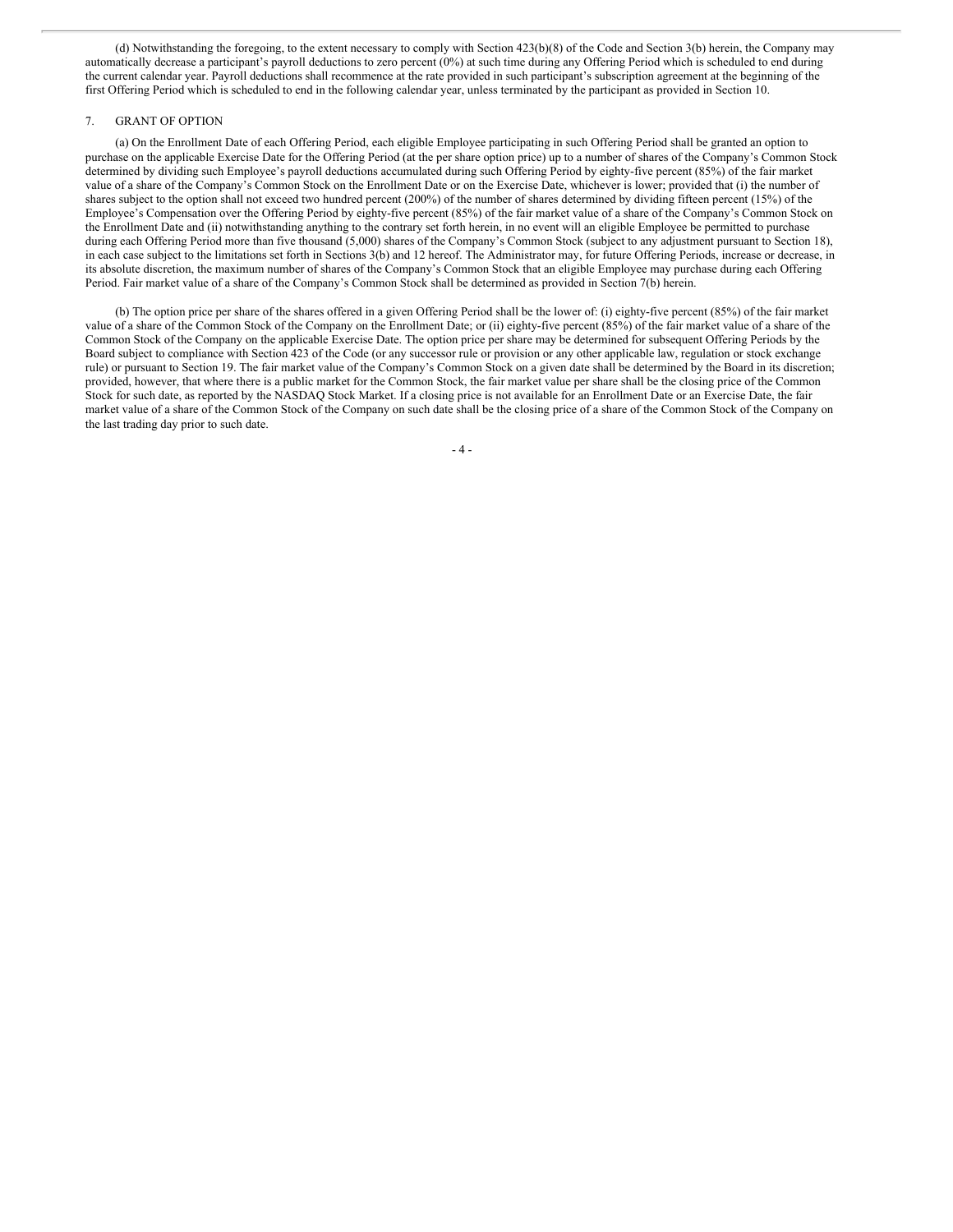#### <span id="page-12-0"></span>8. EXERCISE OF OPTION

Unless a participant withdraws from the Plan as provided in Section 10, participant's option for the purchase of shares will be exercised automatically on each Exercise Date, and the maximum number of full shares subject to the option will be purchased at the applicable option price with the accumulated payroll deductions in participant's account. Any amount remaining in the participant's account after an Exercise Date shall be refunded to the participant.

#### 9. DELIVERY

As promptly as practicable after each Exercise Date, the Company shall arrange the delivery to each participant, as appropriate, of a certificate representing the shares (or electronic delivery of such shares) purchased.

## 10. WITHDRAWAL; TERMINATION OF EMPLOYMENT

(a) A participant may withdraw all payroll deductions (partial withdrawals cannot be made) credited to participant's account under the Plan at any time until five business days prior to the Exercise Date by giving written notice to the Company. All of the participant's payroll deductions credited to participant's account will be paid as soon as practicable after receipt of notice of withdrawal. After receipt of notice of withdrawal participation in the Plan will be automatically terminated, and no further payroll deductions for the purchase of shares will be made. Payroll deductions will not resume on behalf of a participant who has withdrawn from the Plan unless written notice is delivered to the Company within the open enrollment period preceding the commencement of an Offering Period directing the Company to resume payroll deductions.

(b) Upon termination of the participant's Continuous Status as an Employee prior to the Exercise Date of an Offering Period for any reason, including retirement or death, the payroll deductions credited to the participant's account will be returned to the participant or, in the case of death, to the person or persons entitled thereto under Section 14, and such participant's option will be automatically terminated.

(c) A participant's withdrawal from an Offering Period will not have any effect upon participant's eligibility to participate in a succeeding Offering Period or in any similar plan which may hereafter be adopted by the Company.

# 11. INTEREST

No interest shall accrue on the payroll deductions of a participant in the Plan.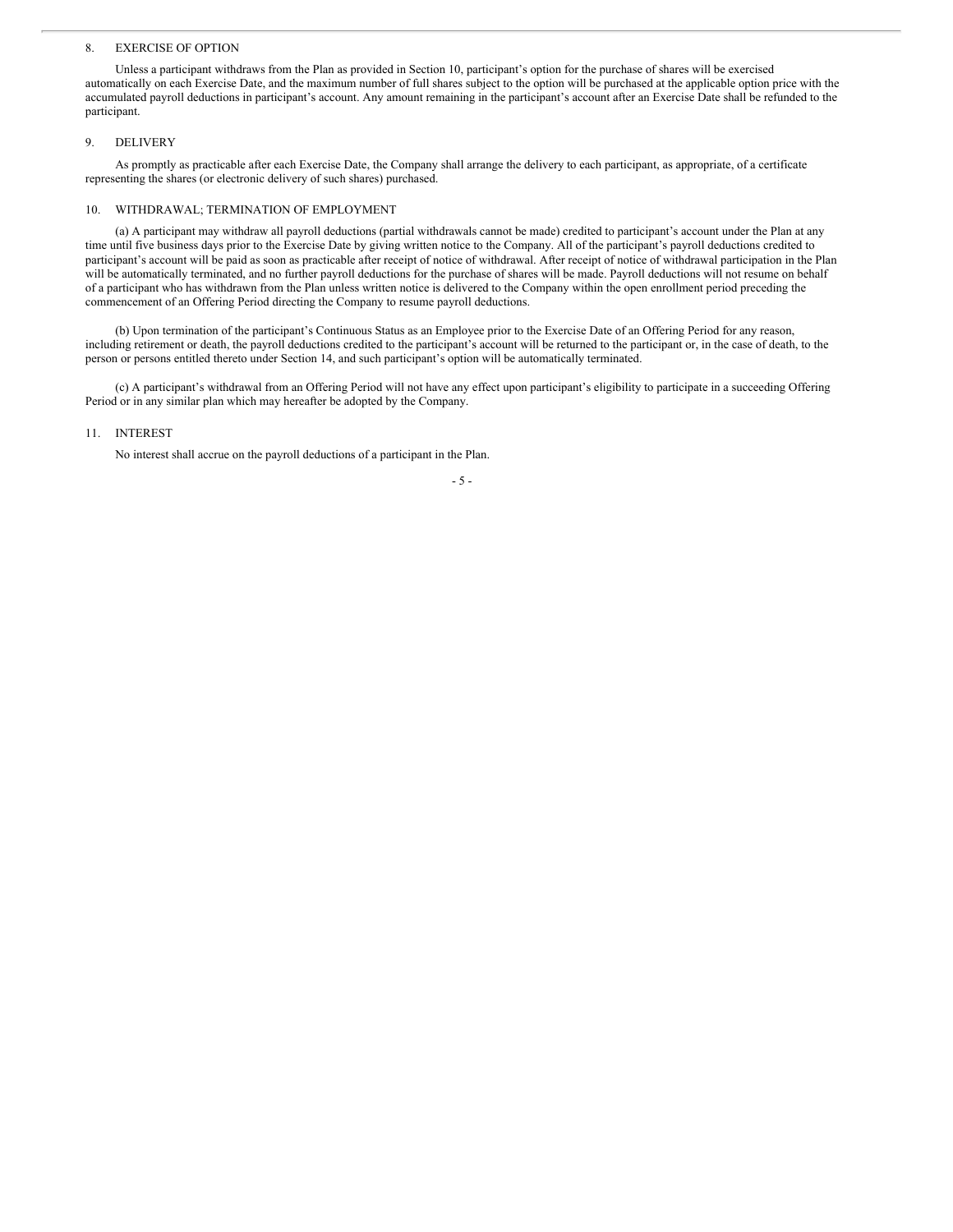#### 12. STOCK

(a) Subject to adjustment as provided in Section 18, the maximum aggregate number of shares of the Company's Common Stock which shall be made available for sale under the Plan as of November 17, 1998 shall be 1,200,000, increased on the first day of each fiscal year of the Company beginning on and after July 1, 1999 by a number of shares of the Company's Common Stock equal to the lesser of (i) 2,000,000 shares, or (ii) the number of shares which the Company estimates (based on the previous 12-month period) it will be required to issue under the Plan during the forthcoming fiscal year. Subject to adjustment as provided in Section 18, shares issuable under the Plan shall consist of authorized but unissued or reacquired shares of the Company's Common Stock or any combination thereof. If on a given Exercise Date the number of shares with respect to which options are to be exercised exceeds the number of shares then available, the Company shall make a pro rata allocation of the shares remaining available for option grant in as uniform a manner as shall be practicable and as it shall determine to be equitable. In such event, the Company shall give written notice of such reduction of the number of shares subject to the option to each Employee affected thereby and shall similarly reduce the rate of payroll deductions, if necessary.

(b) The participant will have no interest or voting right in shares until the option has been exercised.

(c) Shares to be delivered to a participant under the Plan will be registered in the name of the participant or in the name of the participant and spouse.

#### 13. ADMINISTRATION

The Plan shall be administered by the Board of Directors of the Company or a committee appointed by the Board. The Board may delegate routine matters to management. The administration, interpretation or application of the Plan by the Board, its committee or their respective delegates shall be final, conclusive and binding upon all participants.

Members of the Board who are eligible Employees are permitted to participate in the Plan, provided that:

(a) Members of the Board who are eligible to participate in the Plan may not vote on any matter affecting the administration of the Plan or the grant of any option pursuant to the Plan.

(b) If a committee is established to administer the Plan, no member of the Board who is eligible to participate in the Plan may be a member of the committee.

#### 14. DESIGNATION OF BENEFICIARY (FOR EMPLOYEES IN THE UNITED STATES ONLY)

The provisions of this Section 14 apply only to participants in the United States:

(a) A participant may file a written designation of a beneficiary who is to receive any shares and cash, if any, from the participant's account under the Plan in the event of such participant's death subsequent to the end of the Offering Period but prior to delivery to him of such shares and cash. In addition, a participant may file a written designation of a beneficiary who is to receive any cash from the participant's account under the Plan in the event of such participant's death prior to the end of an Offering Period.

#### - 6 -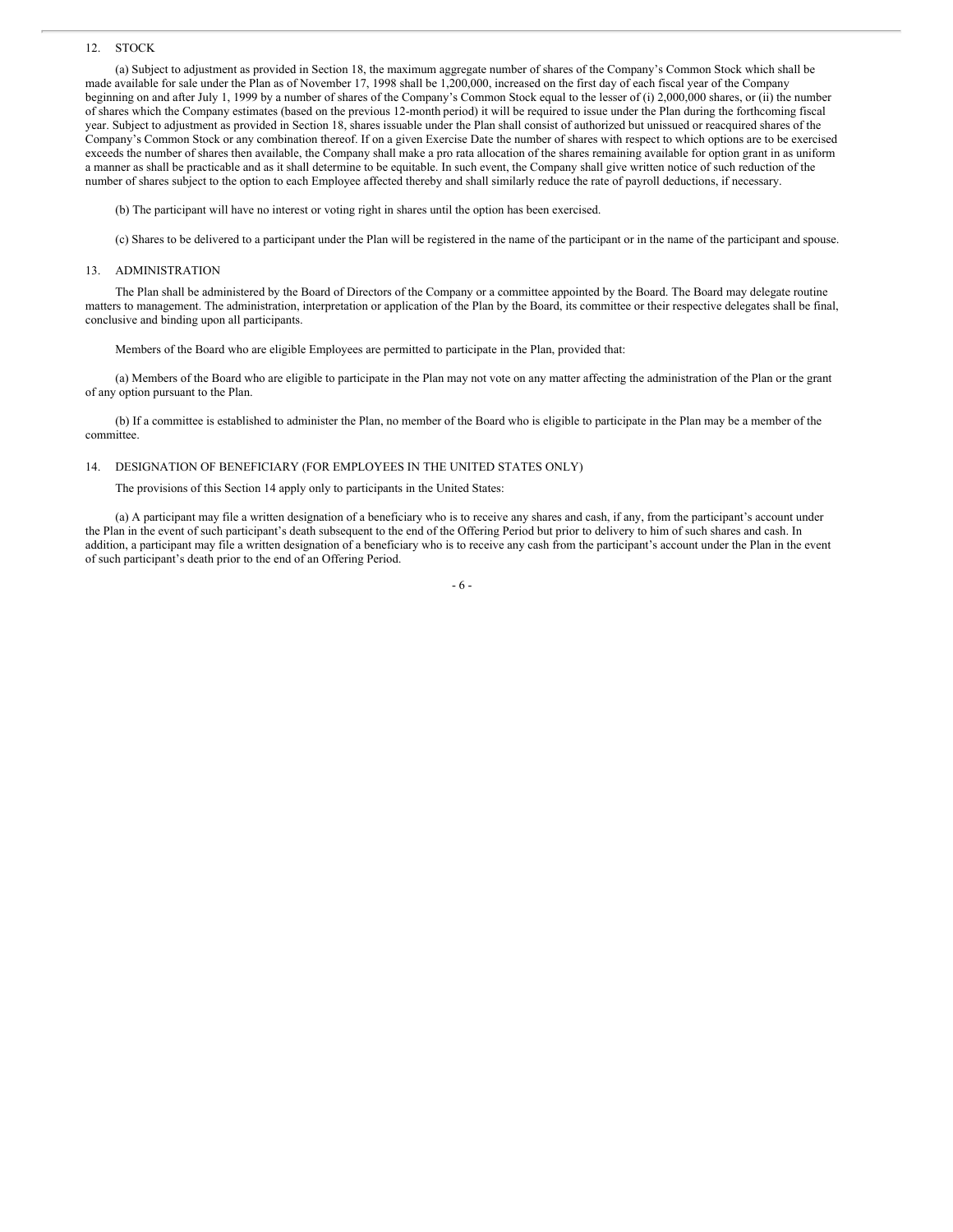(b) Such designation of beneficiary may be changed by the participant at any time by written notice. In the event of the death of a participant and in the absence of a beneficiary validly designated under the Plan who is living at the time of such participant's death, the Company shall deliver such shares and/or cash to the executor or administrator of the estate of the participant, or if no such executor or administrator has been appointed (to the knowledge of the Company), the Company, in its discretion, may deliver such shares and/or cash to the spouse or to any one or more dependents or relatives of the participant, or if no spouse, dependent or relative is known to the Company, then to such other person as the Company may designate.

#### 15. TRANSFERABILITY

Neither payroll deductions credited to a participant's account nor any rights with regard to the exercise of an option or to receive shares under the Plan may be assigned, transferred, pledged or otherwise disposed of in any way (other than by will, the laws of descent and distribution or as provided in Section 14 hereof) by the participant. Any such attempt at assignment, transfer, pledge or other disposition shall be without effect, except that the Company may treat such act as an election to withdraw funds in accordance with Section 10.

#### 16. USE OF FUNDS

All payroll deductions received or held by the Company under the Plan may be used by the Company for any corporate purpose, and the Company shall not be obligated to segregate such payroll deductions (unless otherwise required by local law).

#### 17. REPORTS

Individual accounts will be maintained for each participant in the Plan. Statements of account will be given to participating Employees semiannually promptly following each Exercise Date, which statements will set forth the amounts of payroll deductions, the per share purchase price, the number of shares purchased and the refunds, if any.

## 18. ADJUSTMENTS UPON CHANGES IN CAPITALIZATION

Subject to any required action by the stockholders of the Company, the number of shares of Common Stock covered by each option under the Plan which has not yet been exercised (including the increase set forth in Section 12 hereof) and the number of shares of Common Stock which have been authorized for issuance under the Plan but have not yet been placed under option (collectively, the

"Reserves"), as well as the price per share of Common Stock covered by each option under the Plan which has not yet been exercised, shall be proportionately adjusted for any increase or decrease in the number of issued shares of Common Stock resulting from a stock split or the payment of a stock dividend (but only on the Common Stock) or any other increase or decrease in the number of shares of Common Stock effected without receipt of consideration by the Company; provided, however, that conversion of any convertible securities of the Company shall not be deemed to have been "effected without receipt of consideration." Such adjustment shall be made by the Board, whose determination in that respect shall be final, binding and conclusive. Except as expressly provided herein, no issue by the Company of shares of stock of any class, or securities convertible into shares of stock of any class, shall affect, and no adjustment by reason thereof shall be made with respect to, the number or price of shares of Common Stock subject to an option.

- 7 -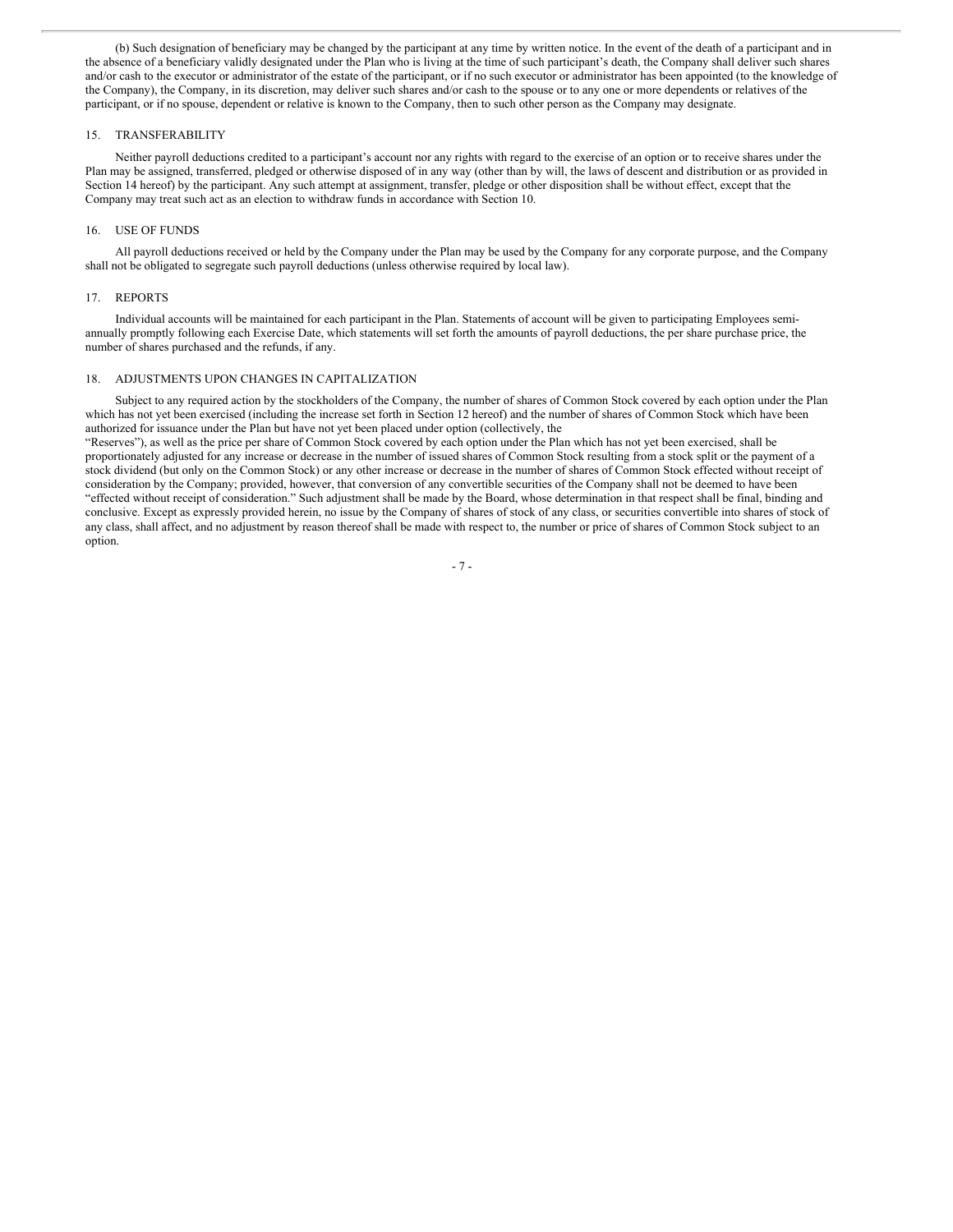In the event of the proposed dissolution or liquidation of the Company, the Offering Period will terminate immediately prior to the consummation of such proposed action, unless otherwise provided by the Board. In the event of a proposed sale of all or substantially all of the assets of the Company, or the merger of the Company with or into another entity, the Board, in its sole discretion, may provide that (i) each option under the Plan shall be assumed, (ii) an equivalent option shall be substituted by such successor entity or a parent or subsidiary of such successor entity, or in lieu of such assumption or substitution, that the participant shall have the right to exercise the option, including shares as to which the option would not otherwise be exercisable, or (iii) the Plan shall terminate and a shortened Offering Period will take place with a purchase occurring on a date determined by the Board or a participant's contributions returned.

The Board may, if it so determines in the exercise of its sole discretion, also make provision for adjusting the Reserves, as well as the price per share of Common Stock covered by each outstanding option, if the Company effects one or more reorganizations, recapitalizations, rights offerings or other increases or decreases of the shares of its outstanding Common Stock, and if the Company is being consolidated with or merged into any other corporation.

#### 19. AMENDMENT OR TERMINATION

The Board may at any time terminate or amend the Plan. No such termination can affect options previously granted, nor may an amendment make any change in any option theretofore granted which adversely affects the rights of any participant, nor may an amendment be made without prior approval of the stockholders of the Company if such amendment is required by law or otherwise to be approved by the stockholders.

Amendments to the Code which impact the Plan shall be automatically implemented without further action by the Board unless such amendments require independent action by either the Board or the stockholders.

In the event the Board determines that the ongoing operation of the Plan may result in unfavorable financial accounting consequences to the Company, the Board may in any manner it determines, in its sole discretion, and, to the extent necessary or desirable, modify or amend the Plan to reduce or eliminate such accounting consequence including, but not limited to altering the purchase price for any Offering Period including an Offering Period underway at the time of the change in purchase price. Such modifications or amendments shall not require stockholder approval or the consent of any Plan participants.

#### 20. NOTICES

All notices or other communications by a participant to the Company under or in connection with the Plan shall be deemed to have been duly given when received in the form specified by the Company at the location, or by the person, designated by the Company for the receipt thereof.

#### - 8 -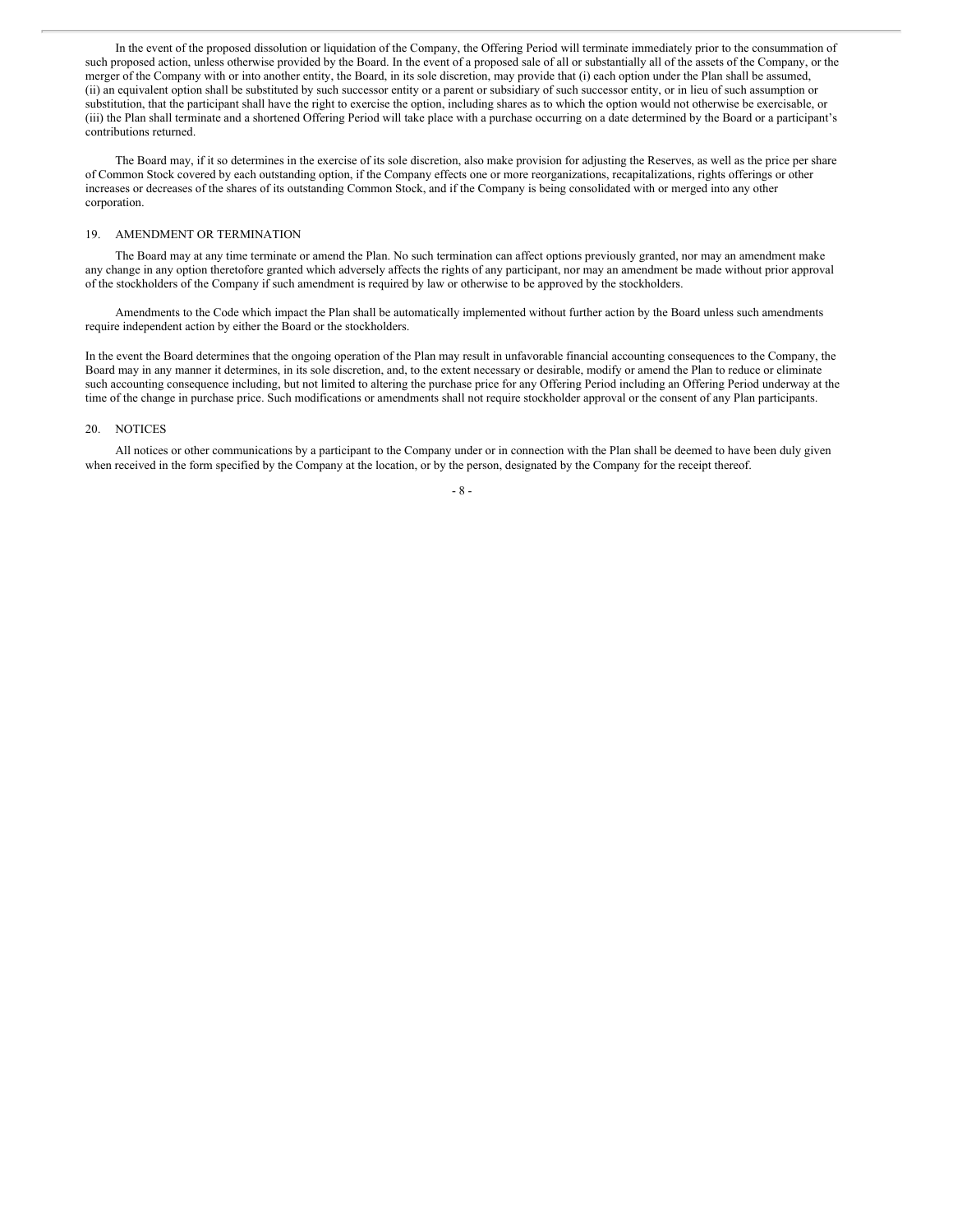#### 21. STOCKHOLDER APPROVAL

Continuance of the Plan shall be subject to approval by the stockholders of the Company within 12 months before or after the date the Plan is adopted. If such stockholder approval is obtained at a duly held stockholders meeting, it may be obtained by the affirmative vote of the holders of a majority of the outstanding shares of the Company present or represented and entitled to vote thereon, which approval shall be:

(a) (i) solicited substantially in accordance with Section 14(a) of the Securities Exchange Act of 1934, as amended (the "Act") and the rules and regulations promulgated thereunder, or

(ii) solicited after the Company has furnished in writing to the holders entitled to vote substantially the same information concerning the Plan as that which would be required by the rules and regulations in effect under Section 14(a) of the Act at the time such information is furnished; and

(b) obtained at or prior to the first annual meeting of stockholders held subsequent to the first registration of Common Stock under Section 12 of the Act.

In the case of approval by written consent, it must be obtained by the unanimous written consent of all stockholders of the Company.

# 22. CONDITIONS UPON ISSUANCE OF SHARES

Shares shall not be issued with respect to an option unless the exercise of such option and the issuance and delivery of such shares pursuant thereto shall comply with all applicable provisions of law, domestic or foreign, including, without limitation, the Securities Act of 1933, as amended, the Securities Exchange Act of 1934, as amended, the rules and regulations promulgated thereunder, and the requirements of any stock exchange upon which the shares may then be listed, and shall be further subject to the approval of counsel for the Company with respect to such compliance.

As a condition to the exercise of an option, the Company may require the person exercising such option to represent and warrant at the time of any such exercise that the shares are being purchased only for investment and without any present intention to sell or distribute such shares if, in the opinion of counsel for the Company, such a representation is required by any of the aforementioned applicable provisions of law.

#### 23. RULES FOR FOREIGN JURISDICTIONS

Notwithstanding any provision to the contrary in this Plan, the Board may adopt rules or procedures relating to the operation and administration of the Plan to accommodate the specific requirements of local laws and procedures. Without limiting the generality of the foregoing, the Board is specifically authorized to adopt rules and procedures regarding the definition of Compensation, handling of payroll deductions, making of contributions to the Plan in forms other than payroll deductions, establishment of bank or trust accounts to hold payroll deductions, payment of interest, conversion of local currency, obligations to pay payroll tax, withholding procedures and delivery of shares which vary with local requirements.

 $-9 -$